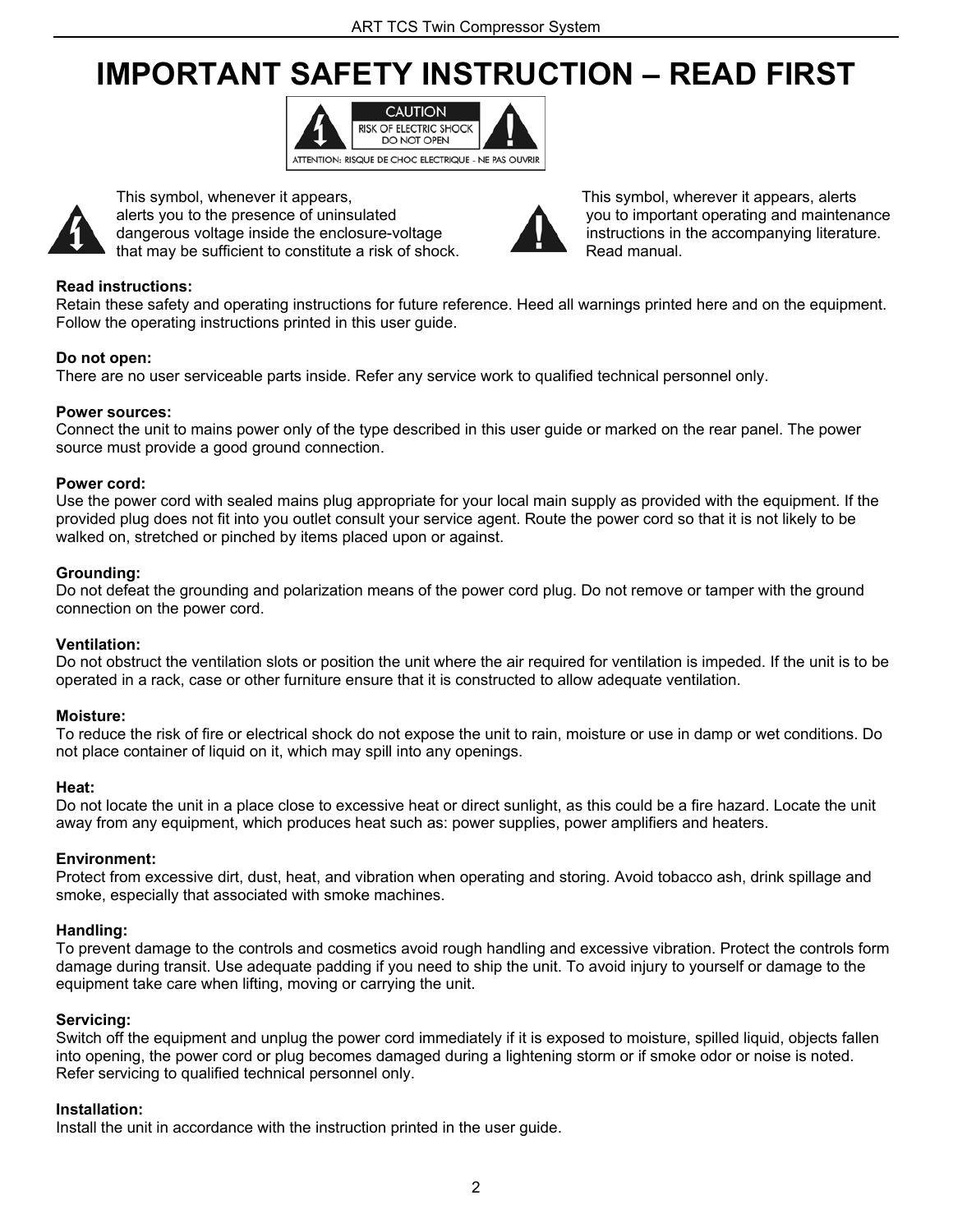## The ART TCS™ **Twin Compressor System**

## **Table of Contents**

| -5 |
|----|
| 6  |
| 6  |
| 6  |
| 6  |
|    |
|    |
| 10 |
| 10 |
| 10 |
| 10 |
| 10 |
|    |
| 13 |
| 14 |
| 16 |
| 18 |
| 19 |
| 20 |
|    |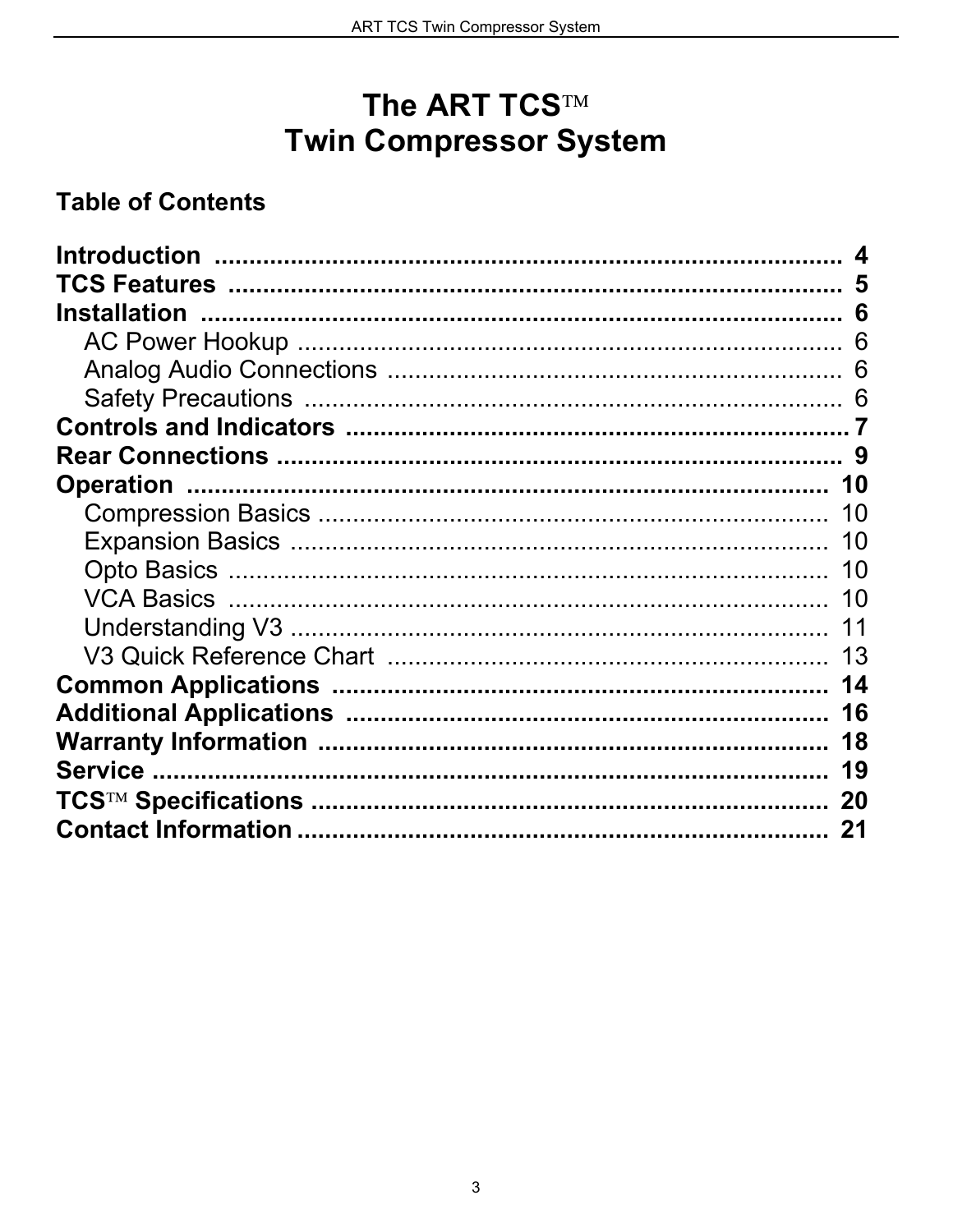# <span id="page-2-0"></span>**INTRODUCTION**

Thank you and congratulations on your purchase of an ART TCS (Twin Compressor System). You now own a unique compression system with features unlike any other. Offering a superb level of sound quality, the TCS' dual compression topology allows you to quickly and easily choose from a multitude of compression settings tailored to your needs.

With the ART TCS you now have one of the most versatile compression systems on the market. With both VCA and Optical compression underneath the hood of this compressor, and ART's V3 presets you can easily tune in the compression you need fast. We've carefully chosen 16 presets that cover all of your compression needs. The right setting is just a knob twist away. Need more control? Each setting also allows for tweaking to get it just right.

Compression metering has never been easier than with the TCS. The two VU meters clearly display the gain reduction for each channel, making it visually simple to figure out just how much you're compressing the signal. The ultra-precise LED meters show the average level with a peak hold function to monitor your signal. The TCS is excellent for digital recording since you can see exactly how loud your signal is to avoid digital clipping.

The TCS includes detector loop inserts so you can change the character of the detection path with an inserted EQ, or insert over the detection path with a different signal to duck or create a talk-over effect.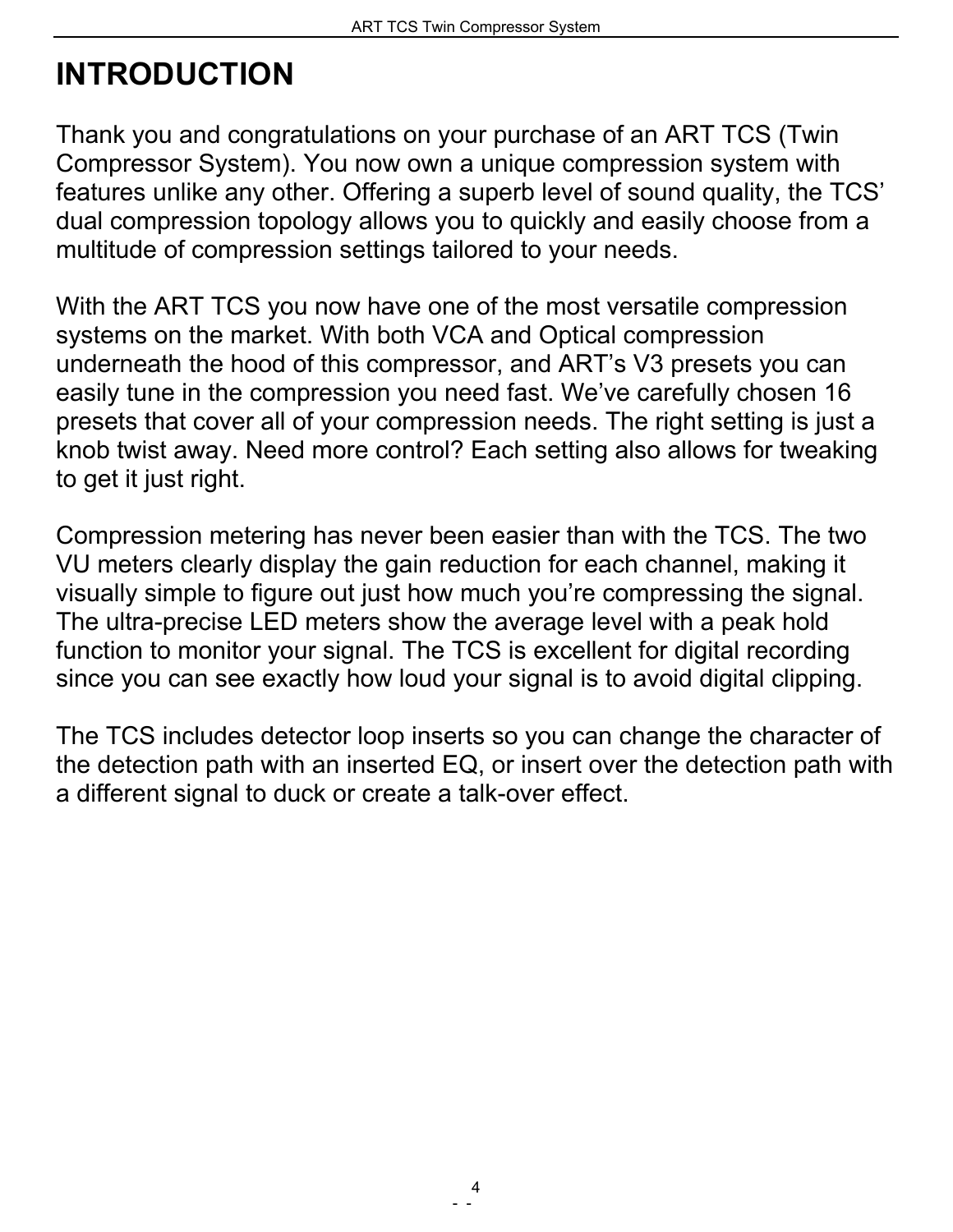# <span id="page-3-0"></span>**TCS FEATURES**

- Optical Compression
- VCA Compression
- 4 Compression Modes /16 Different V3 settings
- Controls Per Channel
	- Attack and Release Transient Controls
	- Ratio Control
	- Threshold Control
	- Noise Reduction (Expander/Gate) with Threshold Control,
	- Noise Reduction Tuning Control and Activity light.
	- Bypass Control
	- Tube Insertion
	- Detector Loop
	- V3 settings
- Front Mounted Instrument Input and Level control on Channel 1
- Switchable Dual Output Controls or Stereo Level + Pan Control
- Stereo Linking capabilities
- Twin VU compression meters
- LED Input / Output level metering with Peak Hold
- 12AX7 Tube Dual Pentode, hand selected.
- ¼ Inch and Balanced XLR I/O
- Torodial Power Transformer for lower noise.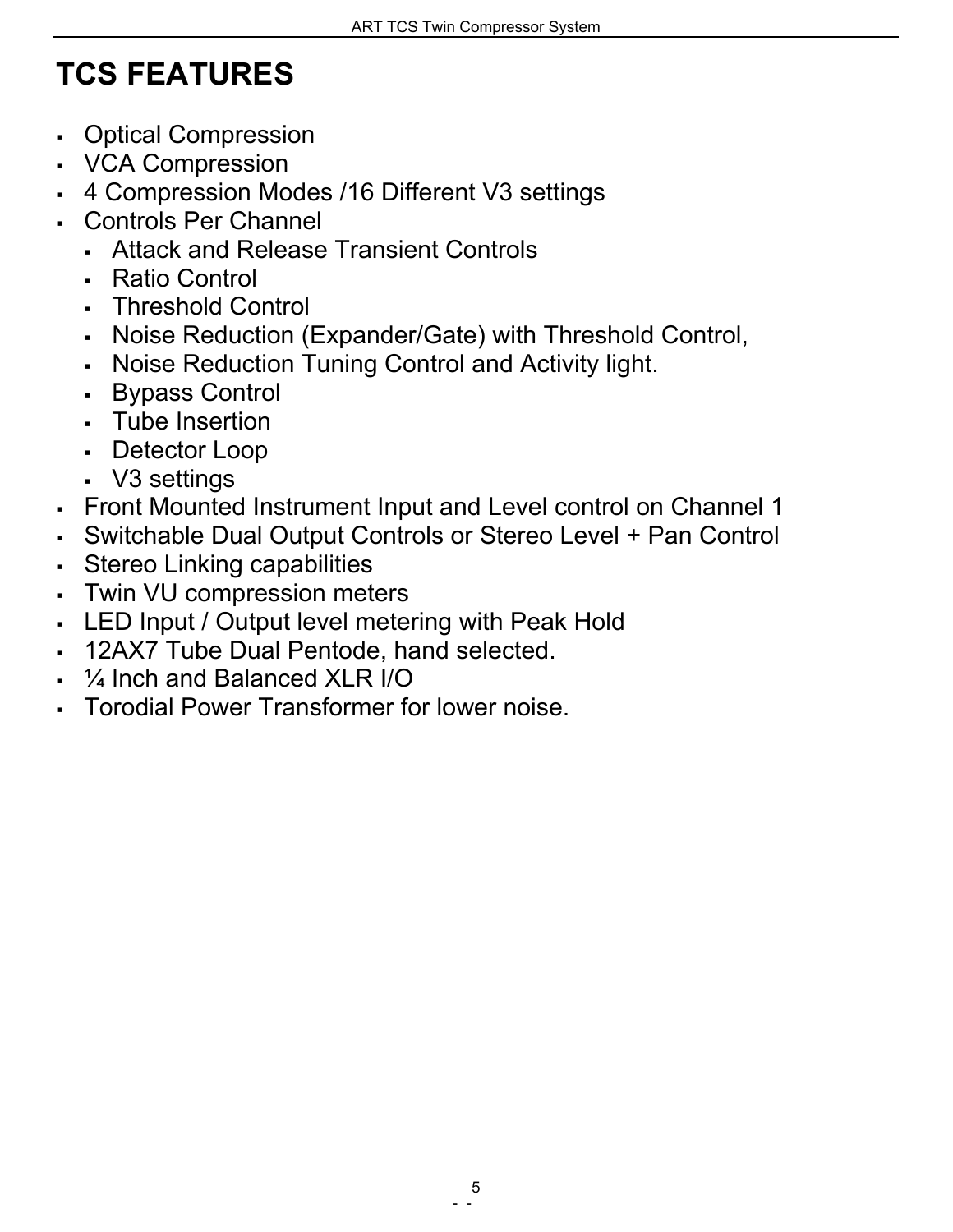# <span id="page-4-0"></span>**INSTALLATION**

The TCS may be used in a wide variety of applications and environments. In a rack-mountable, all-steel enclosure, the unit is designed for continuous professional use. Mounting location is not critical. However, for greater reliability we recommend that you not place the units on top of power amps or other sources of heat. The tube circuitry needs about a minute to "warm up" from a cold power up.

## <span id="page-4-1"></span>**AC Power Hookup**

The TCS has an internal power supply designed to operate at 115 VAC @ 50 to 60 Hz. Units manufactured for use outside the United States of America have been modified to comply with the required electrical specifications.

## <span id="page-4-2"></span>**Analog Audio Connections**

Audio connections to and from the TCS are balanced XLR (Pin  $2 = Hot (+)$ , Pin 3 = Cold (-), Pin 1 = Ground), balanced  $\frac{1}{4}$ " (Tip = Hot (+), Ring = Cold (-), Sleeve = Ground) and unbalanced  $\frac{1}{4}$ " (Tip = Hot (+), Sleeve = Ground).

## <span id="page-4-3"></span>**Safety Precautions**

**WARNING:** To avoid the risk of shock or fire, do not expose this unit to moisture. Refer all servicing to qualified personnel. Do not remove the metal cover; there are no user-serviceable parts inside.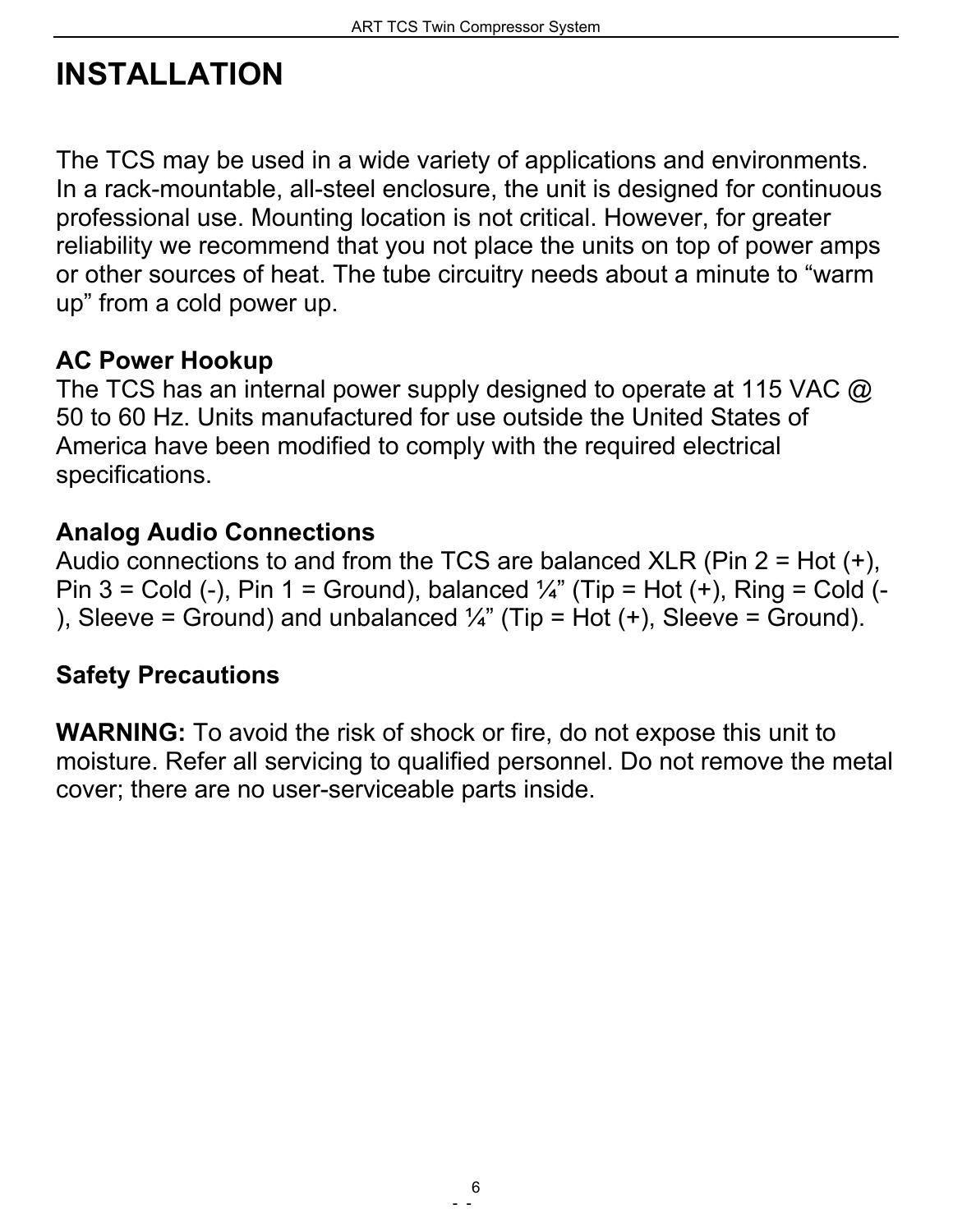## <span id="page-5-0"></span>**CONTROLS & INDICATORS**



1**Power –** Switches the unit's power on and off.

2**Instrument Input and Level –** The front ¼" jack is intended for instrument level signals and the level control applies from 0 to 30db of gain to the signal.

When using the front instrument jack, the rear inputs on Channel 1 are disconnected.

3**Compression Controls (Attack, Release, Threshold, Ratio) –**  These four controls control the amount of compression and its' transient settings. These are continuously active throughout all V3 settings (V3 optimizes ranges for selected application).

4**Noise Reduction Controls (NR Thresh, Shelf, NR Active LED) –** These two controls set the noise reduction characteristics. They are continuously active throughout all V3 settings. Users can look at the LED to determine if the current NR is an expander or a gate by viewing it's dimming characteristics. When the LED simply turns on and off the NR is a gate, when it slowly fades in and out it is an expander.

As the NR Thresh is increased, the noise reduction will become more sensitive to the signals. Thus, more of the signal will be affected by the NR.

The Shelf control tunes the Noise Reduction detection circuitry such that it is less sensitive to certain frequencies. When fully counterclockwise the noise reduction is most sensitive to lower frequencies, and when fully clockwise the noise reduction is most sensitive to higher frequencies.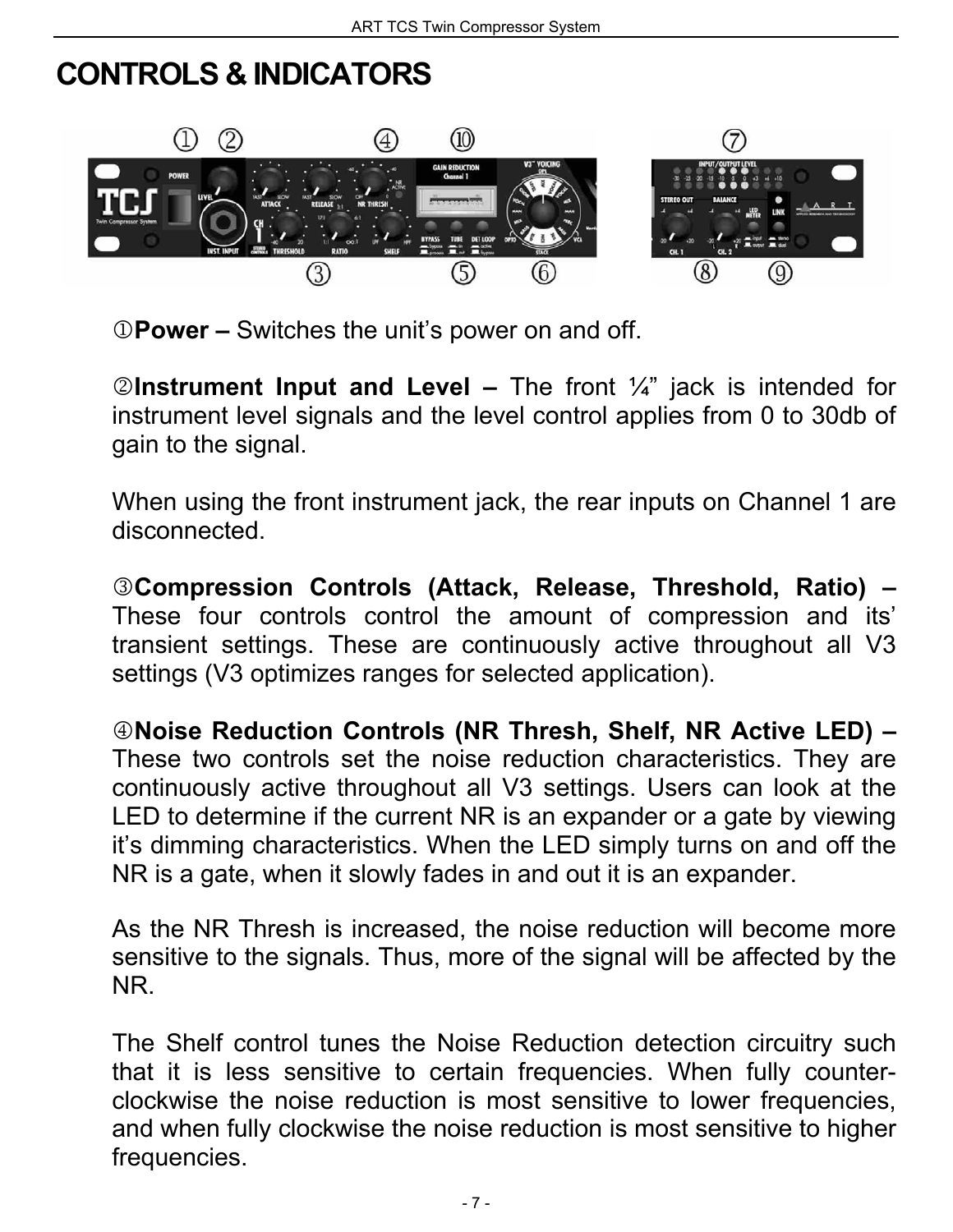5**Bypass, Tube, Det.Loop Switches –** These 3 switches control the channel settings.

When depressed, the **BYPASS** switch completely bypasses the compressor controls, including output level (It should be noted that this is an active bypass, so if the unit is unpowered no signal shall pass through).

The **TUBE** switch places a 12AX7 tube in the signal path adding tube warmth and gain.

The **DETECTOR LOOP** switch selects the rear inserts for the detection path. This routing is useful for ducking and voiceover techniques.

6**V3 Compression Selector –**This selects the V3 setting for the given channel. To learn more about V3 see pg. [11.](#page-9-0)

7**LED Meter and Source Selection –** This **LED METER** bar graph shows either the input or the output average level (with a peak hold). The source for the meter is determined via the **LED METER SWITCH**.

8**Output Level –** These knobs function as either dual output level controls or stereo output and pan controls.

9**Stereo Link –** When engaged the unit functions in Stereo Mode. While in this mode the LEFT CHANNEL CONTROLS act as the global controls for the unit with the exception of the detector loop controls.

*<b>WGain Reduction Meters – These VU meters show how much gain* reduction is taking place. When set at 0 there is no compression, and as compression increases, the VU meters move "down" displaying the gain reduction in dB.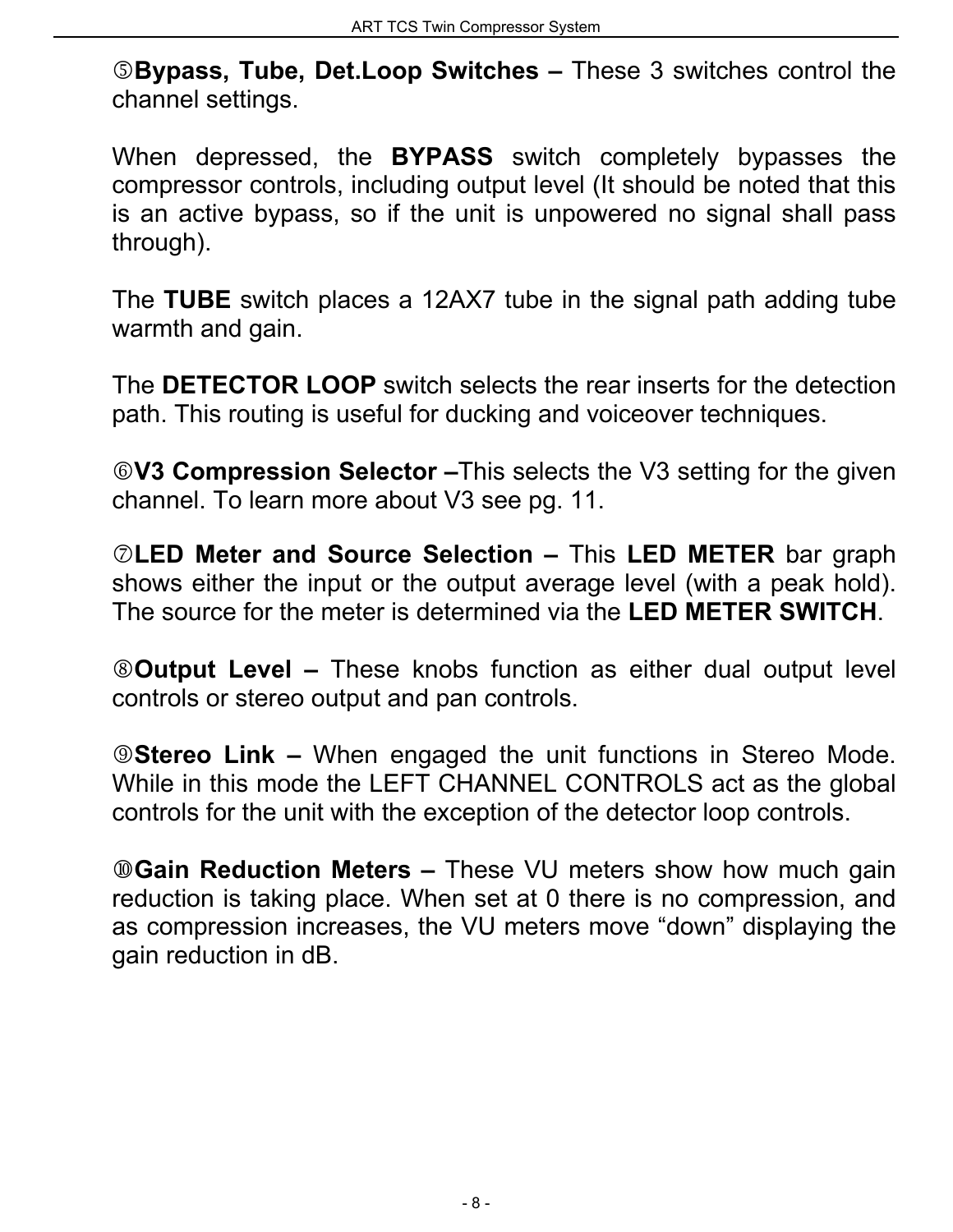## **REAR CONNECTIONS**



1**Rear Input Jacks –** The TCS features both ¼ inch and XLR connectors on the back as inputs wired in parallel. The rear input jacks accept line level signals up to +20dBu.

The rear inputs of Channel 1 are disconnected whenever the front panel  $\frac{1}{4}$ " jack is used. This allows you to keep the rear inputs connected in a rack installation and override Channel 1 when you plug into the front panel  $\frac{1}{4}$ " jack.

2**Rear Output Jacks -** The TCS features both ¼ inch and XLR connectors on the back as outputs wired in parallel.

3**¼" Detector Loop Inputs (Rear) –** The TCS features 2 detector loop inputs on the rear that accept line level signals. These are useful for ducking and voice over applications (the voice signal coming in must be line level, TS jack for override, TRS jack for loop insertion)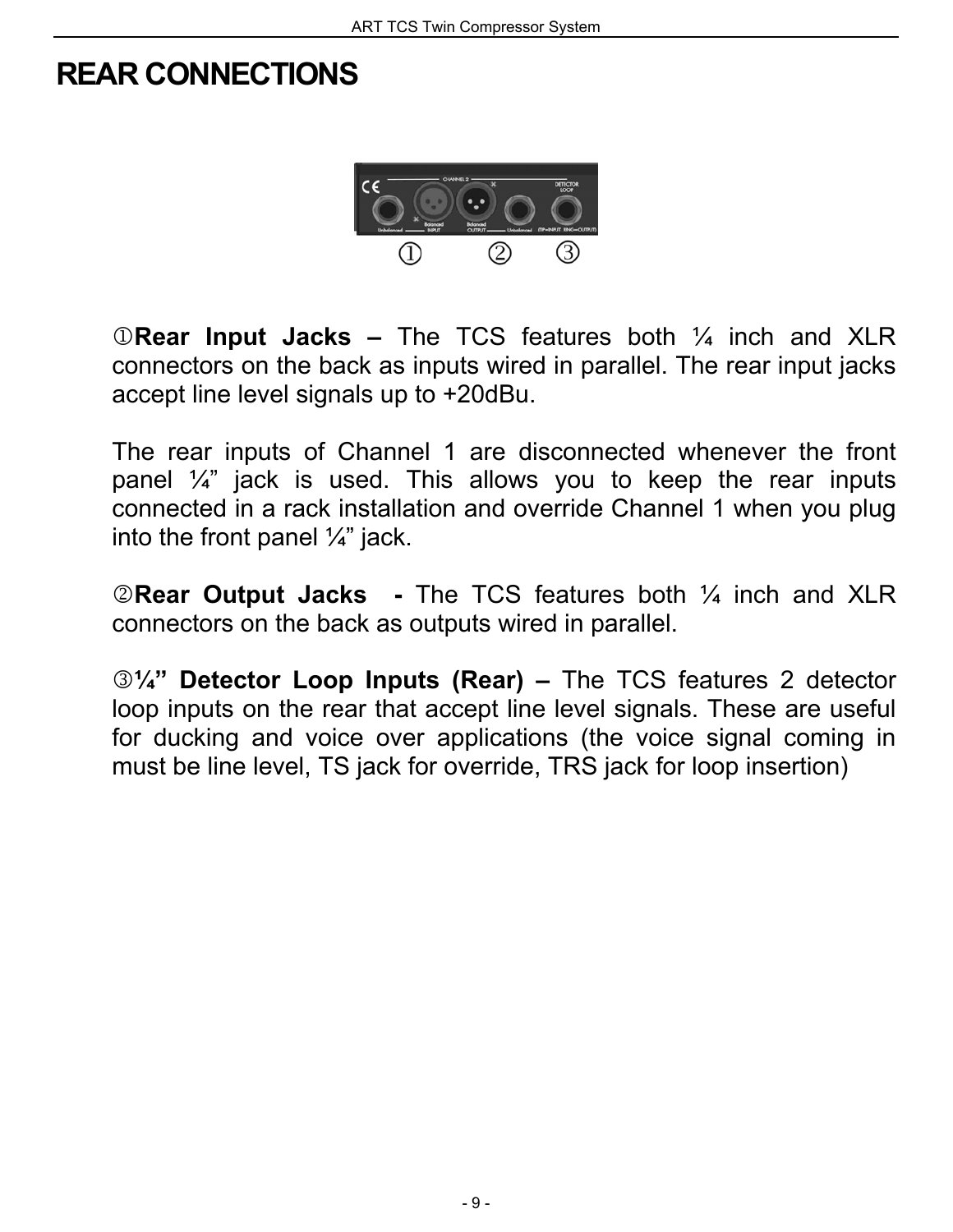# **OPERATION**

<span id="page-8-0"></span>**Compression Basics –** Compression is an effective way to gently control the dynamics of a signal. The most important setting in your compressor is the **threshold**. The **threshold** sets the average signal level, above which the TCS acts on. From there the **ratio** control sets how aggressively the compressor holds signals above the **threshold** to the operating level. Typically a good starting ratio of 2:1 is suggested for vocal settings, 4:1 for instruments, and ∞:1 for limiting or sustain. Settings with extremely high ratios are called **limiters** because they limit the signal to the operating level. The **attack** and **release** controls are intended for controlling how quickly the compressor begins (**attack**) and ends (**release**) its amplitude reduction. If your sound seems to lack punch try increasing the attack, and if too much of the peaks are coming through, decrease it. With release you want to increase the release time if you hear the compressor pumping, and you want to decrease it if it seems to lack sustain or dynamics.

<span id="page-8-1"></span>**Expansion Basics** – Expanders are basically the opposite of compressors such that they increase the dynamic range of a signal. Typically these are used to remove unwanted portions of a signal that are quieter than the working material. When there are gaps in the working material, the expander quiets signals **beneath** the **noise reduction threshold** to remove any unwanted sound and to increase lower level dynamics. An extreme variant of an expander is a gate, which mutes signals **beneath** the **noise reduction threshold**.

<span id="page-8-2"></span>**Opto Basics** – Optical compression is based on an optical – electric package made up of (in it's simplest definition) a light bulb and a photocell. Many classical compressors employed the use of opto-isolators, and it was a key element to their "sound". A properly designed opto based compressor is more musical that most VCA based designs. The opto-isolator acts on signal changes much like the eye reacts to light changes – smooth. Based on these characteristics it is felt optical compression works quite well in tracking situations.

<span id="page-8-3"></span>**VCA Basics –** Solid-state compressors make use of what is called a VCA (Voltage Controlled Amplifier). Sometimes in critical situations an opto compressor isn't enough for compression needs, and a VCA based one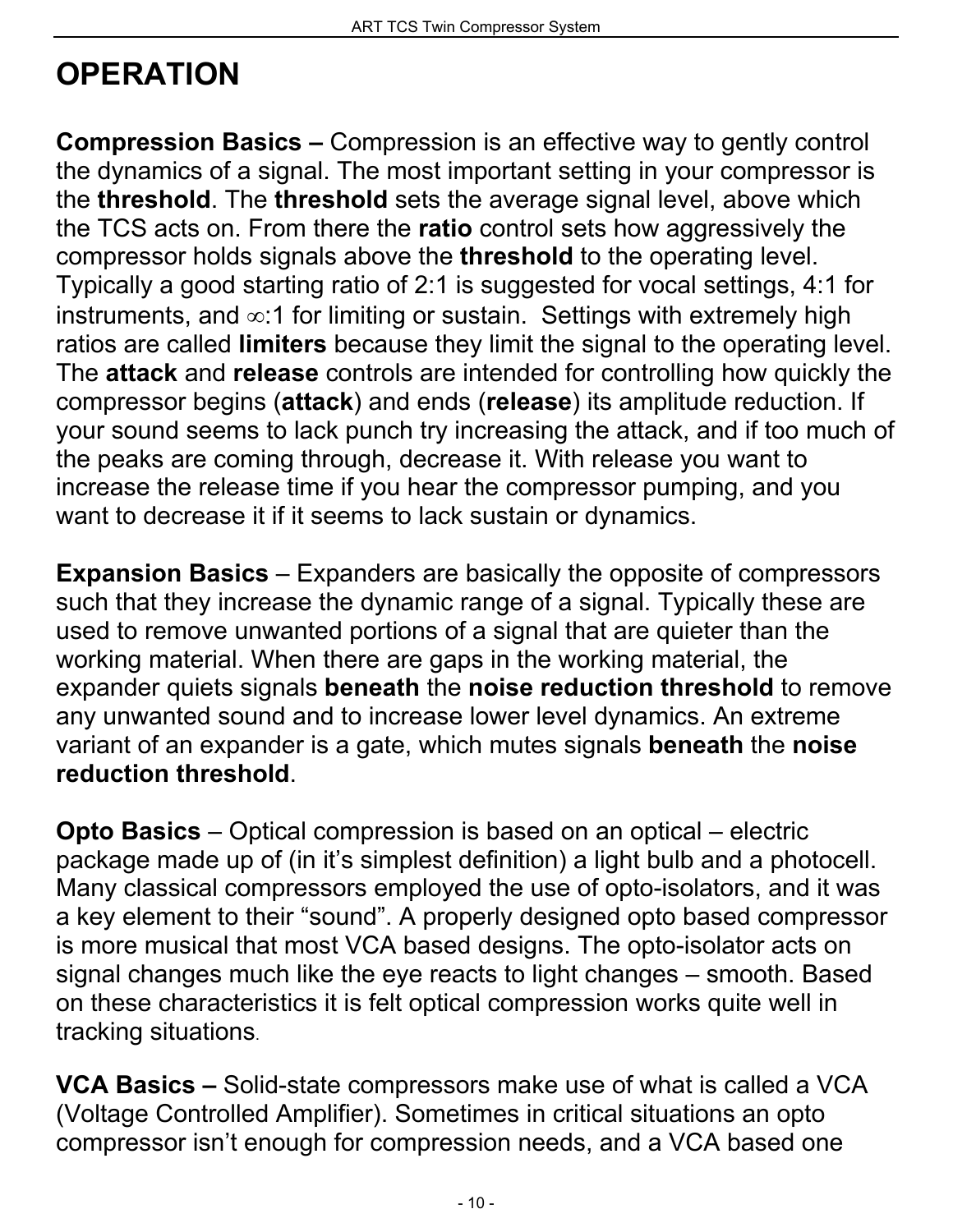might be necessary. If a VCA compressor has one advantage over optobased compression, it's speed. VCAs have very quick response time when peaks need to be compressed very rapidly. For these reasons VCAs are especially good in situations that require amplitude protection.

## **Stereo Operation**

When placed into stereo mode the TCS uses the left channel controls for all of its compression controls (with exception given to the detection loop). When in "linked" mode, simply use the left channel controls to set your attack, release, threshold, ratio, noise reduction, V3 settings, and the right channel will have the same exact settings. In this mode the output controls function differently. The **Channel 1** output control now controls the master volume, and the **Channel 2** output control now controls the balance of the stereo image.

<span id="page-9-0"></span>**Understanding V3 –** The TCS features the ability to select 4 different compression modes each with presets that tailor the compressor to your needs.

## **Compression Modes**

- **Opto** In this mode the TCS uses only the opto-isolator for it's compression and the VCA is deactivated.
	- $\blacksquare$  Bass useful for smooth bass compression, this setting uses an expander for the noise reduction.
	- Mix intended for mix-based material, this setting uses an expander for the noise reduction.
	- Manual this is a general all-purpose setting, which gives you maximum flexibility; it uses a gate for noise reduction.
	- Vocal this setting is intended for lead vocals, includes deessing and a gate for noise reduction.
	- Choral this setting is intended for group vocals, includes deessing and a gate for noise reduction.
- **VCA** In this setting the TCS uses only the VCA component for compression.
	- Vocal this setting is intended for lead vocal compression, includes de-essing and an expander for the noise reduction.
	- Mix this setting is intended for mix-based material, includes an expander for noise reduction.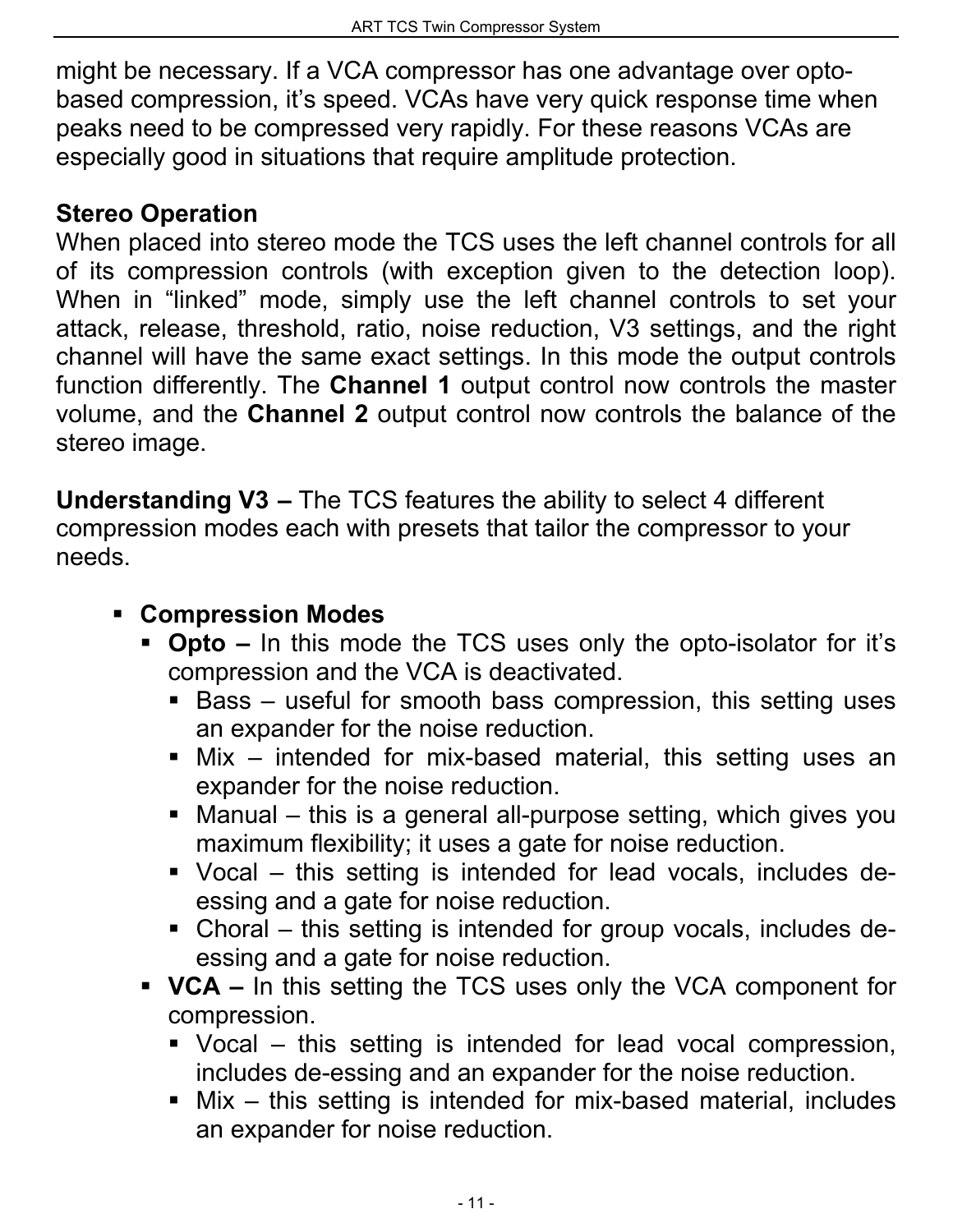- Manual this is a general all-purpose setting, which gives you maximum flexibility; it uses a gate for noise reduction.
- Percussion this setting is intended for percussion compression on single instruments such as snare, kick, etc, and includes a gate for noise reduction.
- Bass this setting is intended for more aggressive bass sounds and includes a gate for noise reduction.
- **Stack** Sometimes it just sounds better to have two compressors doing less work, then one doing all the of work. In this setting both the VCA and the opto-isolator perform compression in series giving it a distinct character. Please note in this setting the ratio setting is effectively doubled.
	- Sustain this setting is intended to squeeze out sustain and includes a gate for noise reduction.
	- $\blacksquare$  Nice this setting is for when you want extreme compression, it includes a gate for noise reduction.
	- Guitar this setting is intended for instrument compression includes an expander for noise reduction to maintain the natural decay of the source.
- **OPL** In this setting the TCS uses the opto-isolator for compression and the VCA acts as a limiter on high signal levels.
	- **EXECT** Leveling this is intended for smooth optical compression with a VCA limiter, and includes a gate for noise reduction.
	- Mix this is for mixed based material and uses an optical compression with a VCA limiter and an expander. Ideal for mixing to digital media to prevent digital clipping.
	- Vocal this is intended for vocals primarily in the live capacity with a limiter on top of the compression. Also, has a de-esser and an expander for NR.

## **Getting the most out of V3**

The best way to become familiar with the V3 settings is to experiment. The presets are intended as a starting place, and are not necessarily set in stone. One hint is to run your program material into the TCS, set the attack, release settings to about mid-point, set the ratio to about 2:1, and gradually increase the threshold until you can see the VU meters reducing gain by about 6 dB. From there, step through the compression settings until you find one that works best for you. After that, tweak away on the controls to customize the sound to your taste.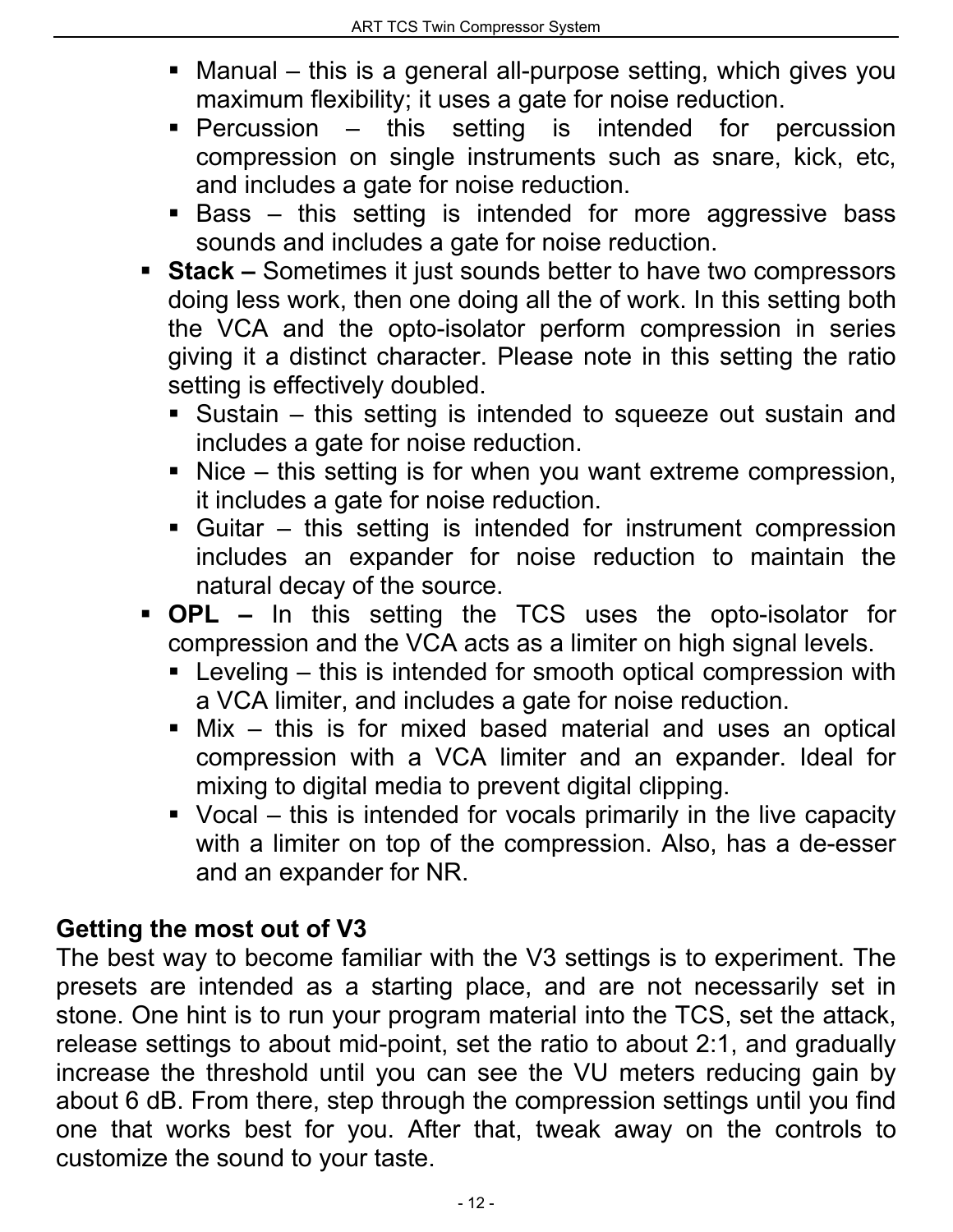# <span id="page-11-0"></span>V3 Quick Reference Chart

| <b>NAME</b>    | <b>MODE</b>  | <b>NOISE</b>     | <b>SPEED</b> | <b>NOTES</b>     |
|----------------|--------------|------------------|--------------|------------------|
|                |              | <b>REDUCTION</b> | <b>RANGE</b> |                  |
| <b>NICE</b>    | <b>STACK</b> | <b>GATE</b>      | Normal       |                  |
| <b>GUITAR</b>  | <b>STACK</b> | <b>EXPANDER</b>  | Fast         |                  |
| <b>BASS</b>    | <b>OPTO</b>  | <b>EXPANDER</b>  | Normal       |                  |
| <b>MIX</b>     | <b>OPTO</b>  | <b>EXPANDER</b>  | Normal       |                  |
| <b>MANUAL</b>  | <b>OPTO</b>  | <b>GATE</b>      | Fast         |                  |
| <b>VOCAL</b>   | <b>OPTO</b>  | <b>GATE</b>      | Fast         | <b>DE-ESSING</b> |
| <b>CHORAL</b>  | <b>OPTO</b>  | <b>GATE</b>      | Normal       | <b>DE-ESSING</b> |
| <b>LEVEL</b>   | <b>OPL</b>   | <b>GATE</b>      | Normal       |                  |
| <b>MIX</b>     | <b>OPL</b>   | <b>EXPANDER</b>  | Fast         |                  |
| <b>VOCAL</b>   | <b>OPL</b>   | <b>EXPANDER</b>  | Fast         | <b>DE-ESSING</b> |
| <b>VOCAL</b>   | <b>VCA</b>   | <b>EXPANDER</b>  | Fast         | <b>DE-ESSING</b> |
| <b>MIX</b>     | <b>VCA</b>   | <b>EXPANDER</b>  | Normal       |                  |
| <b>MANUAL</b>  | <b>VCA</b>   | <b>GATE</b>      | Fast         |                  |
| <b>PERC</b>    | <b>VCA</b>   | <b>GATE</b>      | Normal       |                  |
| <b>BASS</b>    | <b>VCA</b>   | <b>GATE</b>      | Fast         |                  |
| <b>SUSTAIN</b> | <b>STACK</b> | GATE             | Fast         |                  |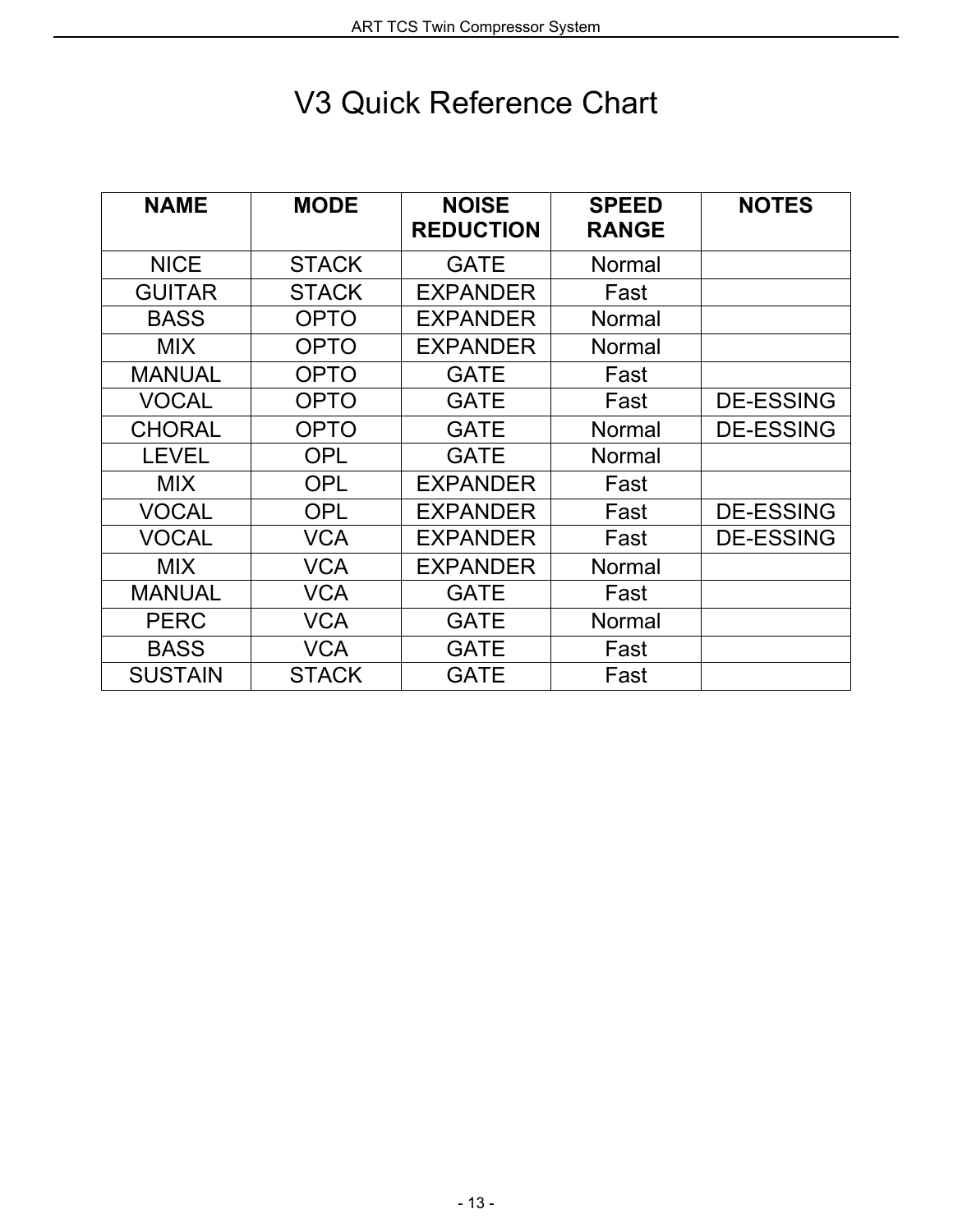# <span id="page-12-0"></span>**COMMON APPLICATIONS**

## **Setting up the TCS with a mixing console**

For most compression situations we want to set the TCS in series with the channels it will be processing. Start by first placing an insert cable (¼ inch TRS to 2 ¼ inch TS) into the channel(s) insert point on your console. Next route the "Send" into the Input of your TCS, and route the "Receive" into the Output of the TCS. Now the TCS is serially placed in the signal path of your mixer.

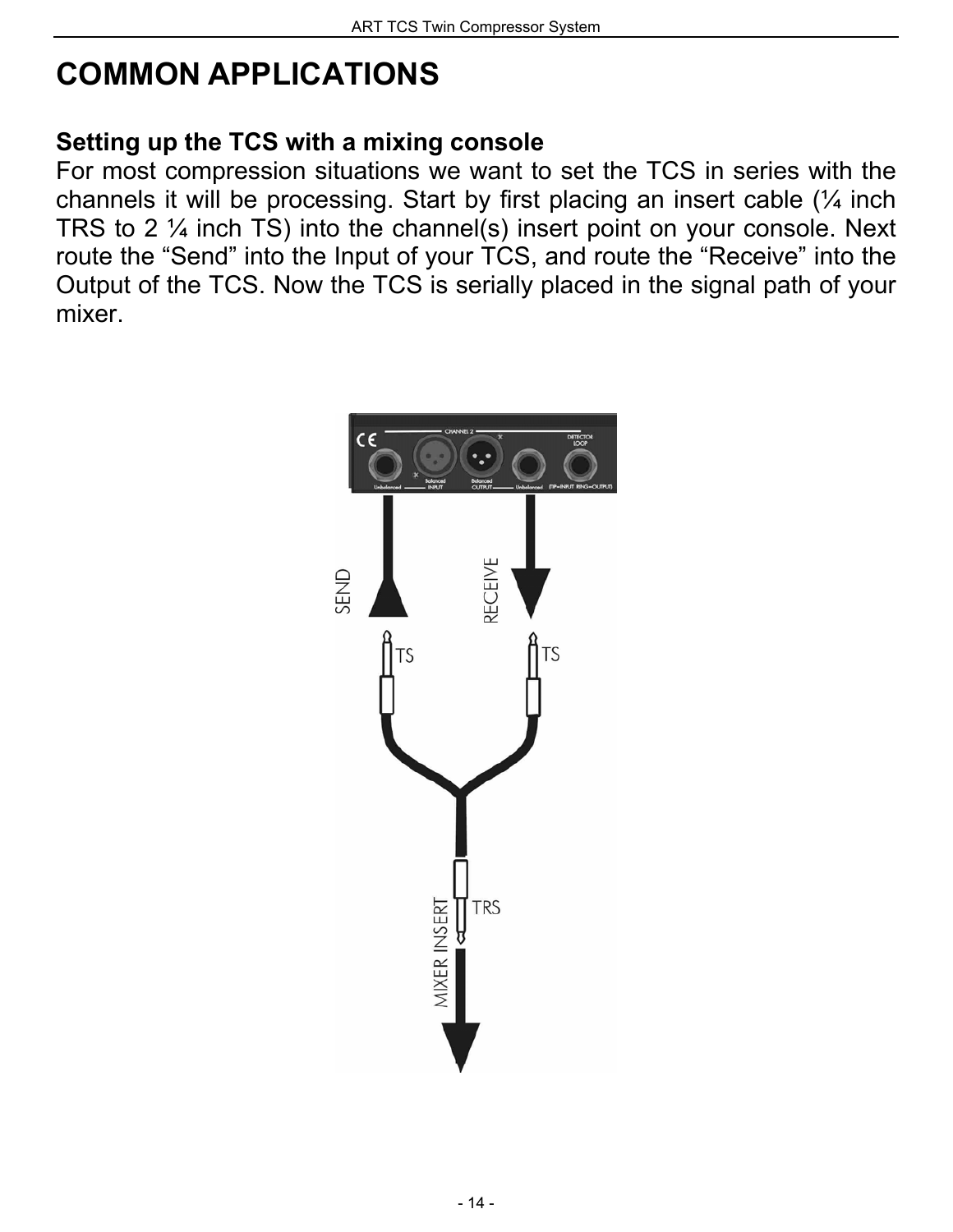## **Ducking**

One example of utilizing the detector loop inserts on your TCS is ducking. With the TCS connected to the source material to be compressed place a line level signal, such as a vocal mic run through a pre amplifier, into the side chain jack on the TCS. Now the TCS will compress the source material based on the vocal channels dynamics. Increase the threshold control to set the vocal sensitivity, and set the ratio to  $\therefore$  1. Make sure you use one of the "VCA" settings when using the detector loop input for ducking.

## **Advanced De-essing**

Although the TCS features de-essing on it's vocal settings, some may wish to use de-essing on a non-vocal setting, or externally adjust the detectors frequency response. Thus another example of using both the send and receive of the detector loop is advanced de-essing with a graphic equalizer. Take an Insert  $\frac{1}{4}$  inch TRS to 2  $\frac{1}{4}$  inch TRS) cable and route the "Send" of the TCS into the EQ, then route the output of the EQ into the "Receive" of the TCS. Next boost the frequency bands on the EQ that you wish the TCS to be more sensitive to. The more you change on the EQ the more the TCS will compress that material. Typically the frequency range for sibilance is between 2kHz and 10kHz.

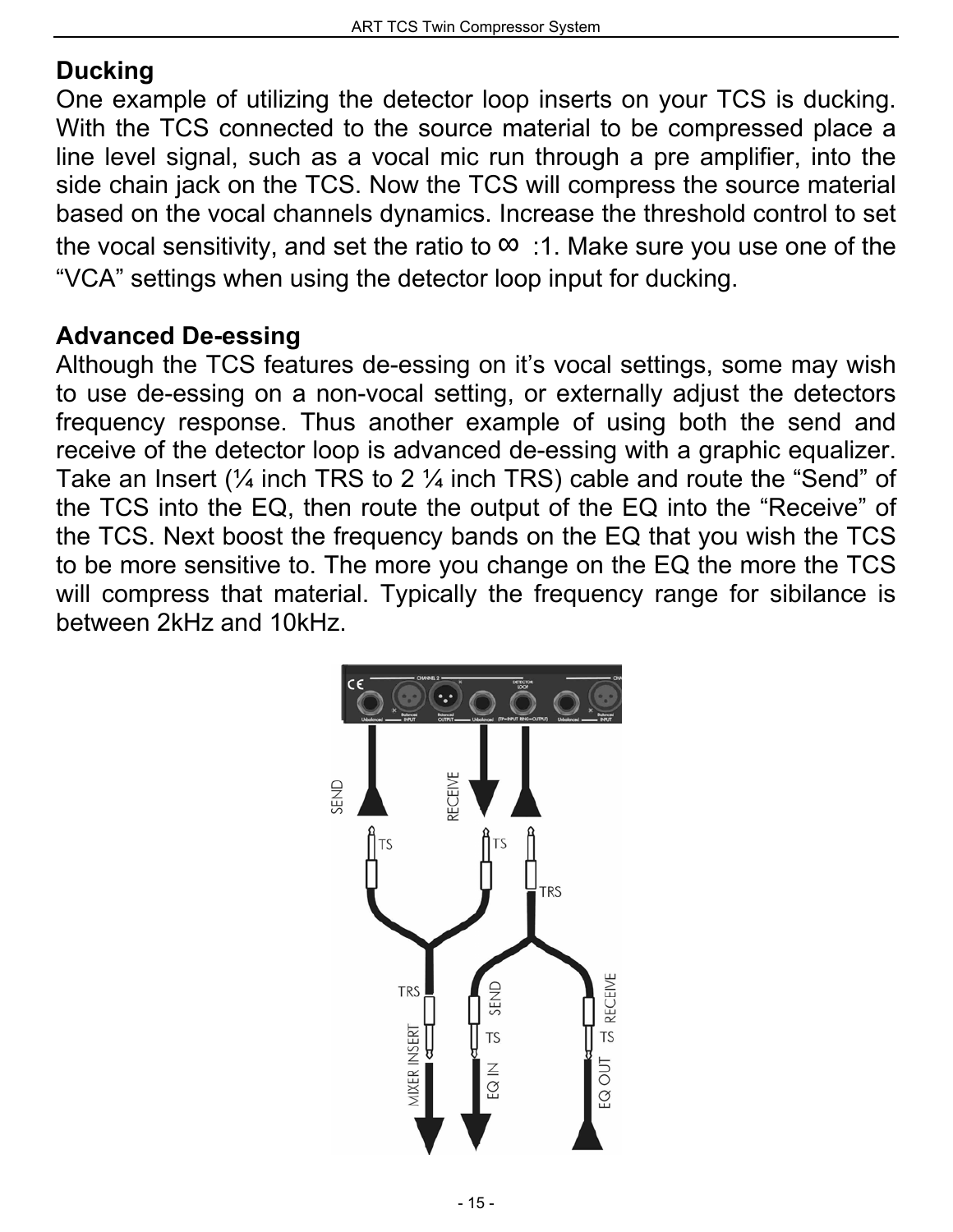# **ADDITIONAL APPLICATIONS**

## **Setting up the TCS for sustain with a guitar amplifier**

If your guitar amp has a pre-EQ effects loop you can patch the TCS into it. Otherwise plug your guitar into the instrument input on Channel 1 of the TCS, and increase the instrument level until you're working with a decent signal level. Adjust the ratio to about 4:1 and increase the threshold to a comfortable level. Using high amounts of compression clamps down on the incoming note, but if you hold the note for a long time, instead of gradually decaying, the note will get a bit louder.

## **Setting up the TCS as an instrument limiter**

Some instruments, particularly slap bass, can damage speakers or overload a mixer if recorded directly. Try running the bass into the instrument input, and select the VCA bass setting. This will clamp down on the spike and allow more overall gain without worrying about distortion or speaker damage.

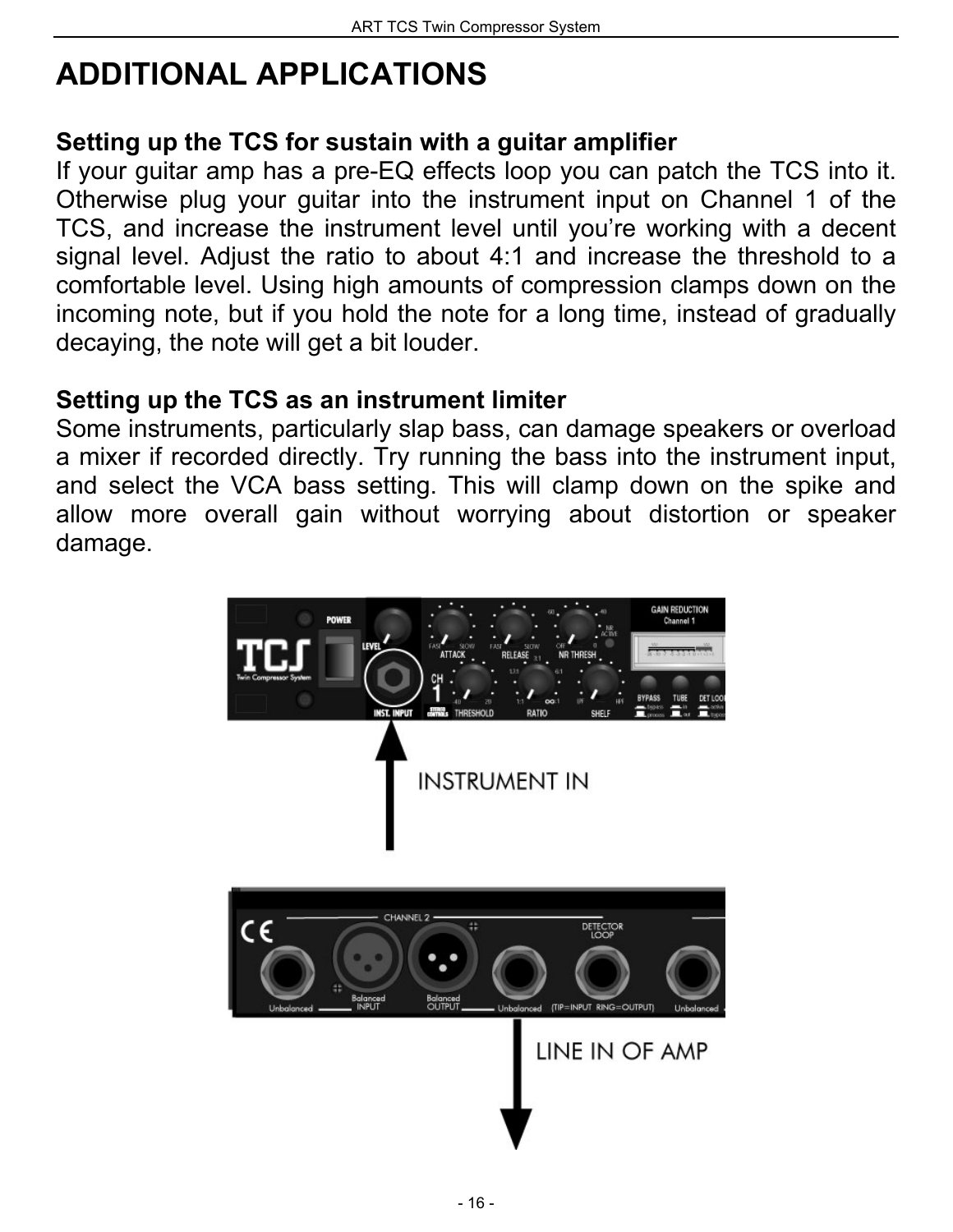## **Setting up the TCS for stereo mastering**

For bus mastering or stereo mix mastering try placing the TCS in the signal chain after the mixer, or on a subgroup bus. From there try the OPL settings labeled **MIX** and **VOCAL**. The OPL settings will allow the VCA to limit any peaks, and have the opto-isolator carry out the leveling compression.

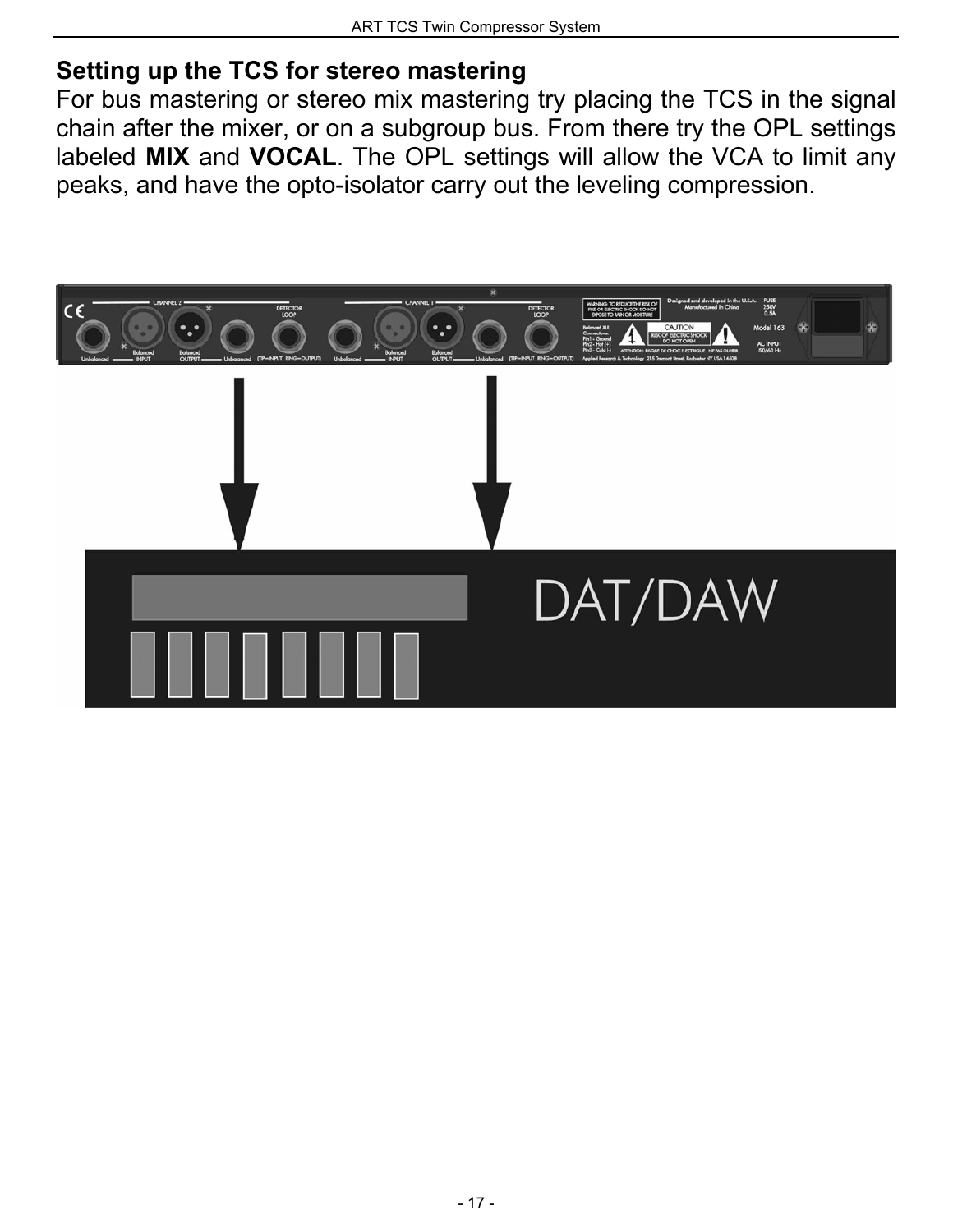# **WARRANTY INFORMATION**

## **Limited Warranty**

Applied Research and Technology will provide warranty and service for this unit in accordance with the following warrants:

Applied Research and Technology, (A R T) warrants to the original purchaser that this product and the components thereof will be free from defects in workmanship and materials for a period of three years from the date of purchase. Applied Research and Technology will, without charge, repair or replace, at its option, defective product or component parts upon prepaid delivery to the factory service department or authorized service center, accompanied by proof of purchase date in the form of a valid sales receipt.

Exclusions:

This warranty does not apply in the event of misuse or abuse of the product or as a result of unauthorized alterations or repairs. This warranty is void if the serial number is altered, defaced, or removed.

A R T reserves the right to make changes in design or make additions to or improvements upon this product without any obligation to install the same on products previously manufactured.

A R T shall not be liable for any consequential damages, including without limitation damages resulting from loss of use. Some states do not allow limitations of incidental or consequential damages, so the above limitation or exclusion may not apply to you. This warranty gives you specific rights and you may have other rights, which vary, from state to state.

For units purchased outside the United States, an authorized distributor of Applied Research and Technology will provide service.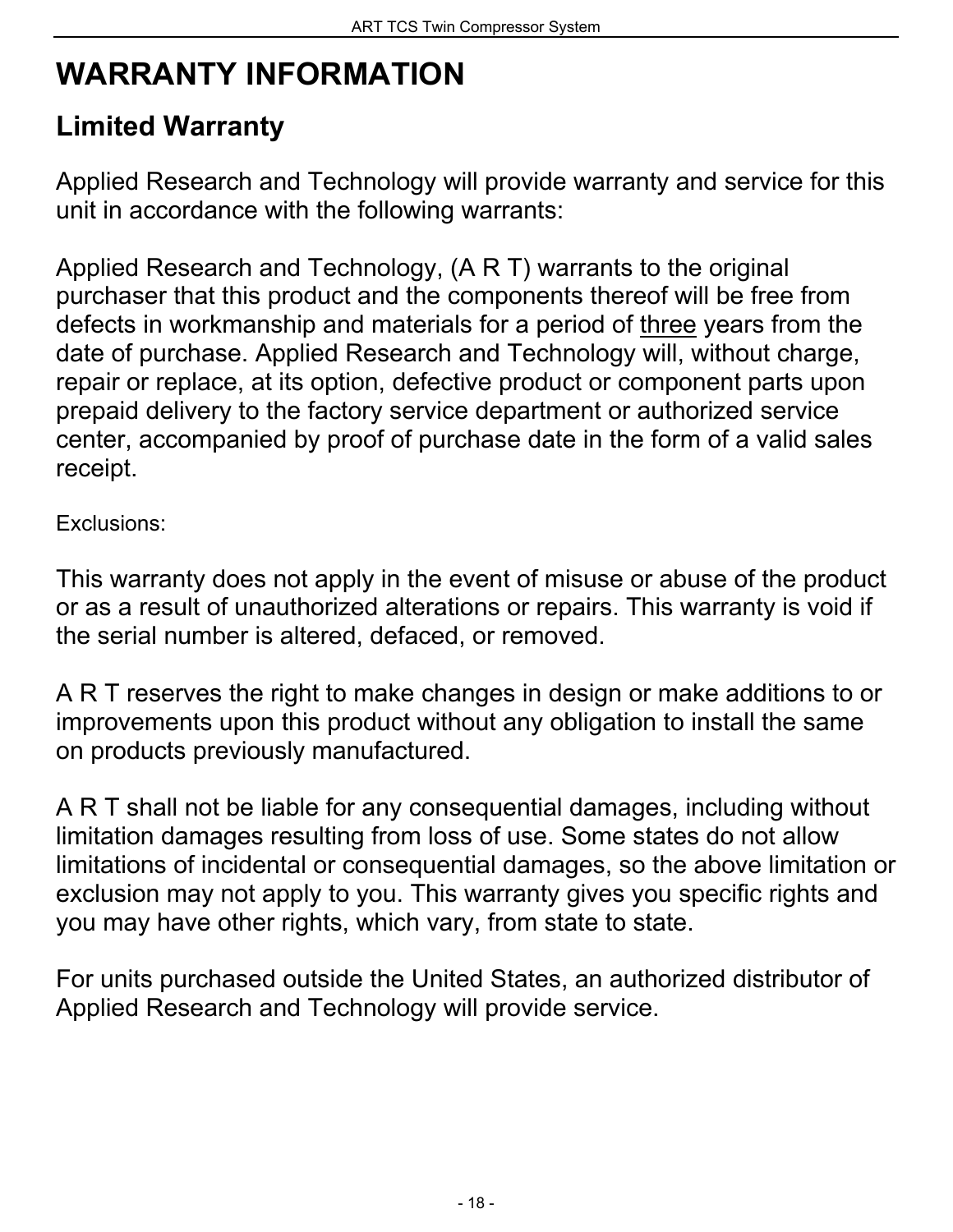# <span id="page-17-0"></span>**SERVICE**

The following information is provided in the unlikely event that your unit requires service.

1) Be sure that the unit is the cause of the problem. Check to make sure the unit has the proper power supplied, all cables are connected correctly, and the cables themselves are in working condition.

2) If you find the unit to be at fault, write down a complete description of the problem, including how and when the problem occurs.

3) Contact our Customer Service Department at (585) 436-2720 for your Return Authorization number or questions regarding technical assistance or repairs. Customer Service hours are 9:00 AM to 5:00 PM Eastern Time, Monday through Friday.

4) Pack the unit in its original carton or a reasonable substitute. The packing box is not recommended as a shipping carton. Put the packaged unit in another box for shipping. Print the RA number clearly on the outside of the shipping box. Print your return shipping address on the outside of the box.

5) Include with your unit: a return shipping address (we cannot ship to a P.O. Box), a copy of your purchase receipt, a daytime phone number, and a description of the problem.

6) Ship your unit (keep your manual!) to:

 **APPLIED RESEARCH AND TECHNOLOGY**  215 TREMONT STREET ROCHESTER, NEW YORK 14608  $RA#$ 

Fill in the following information for your reference:

Date of purchase

| Purchased from |  |
|----------------|--|
|                |  |

Serial number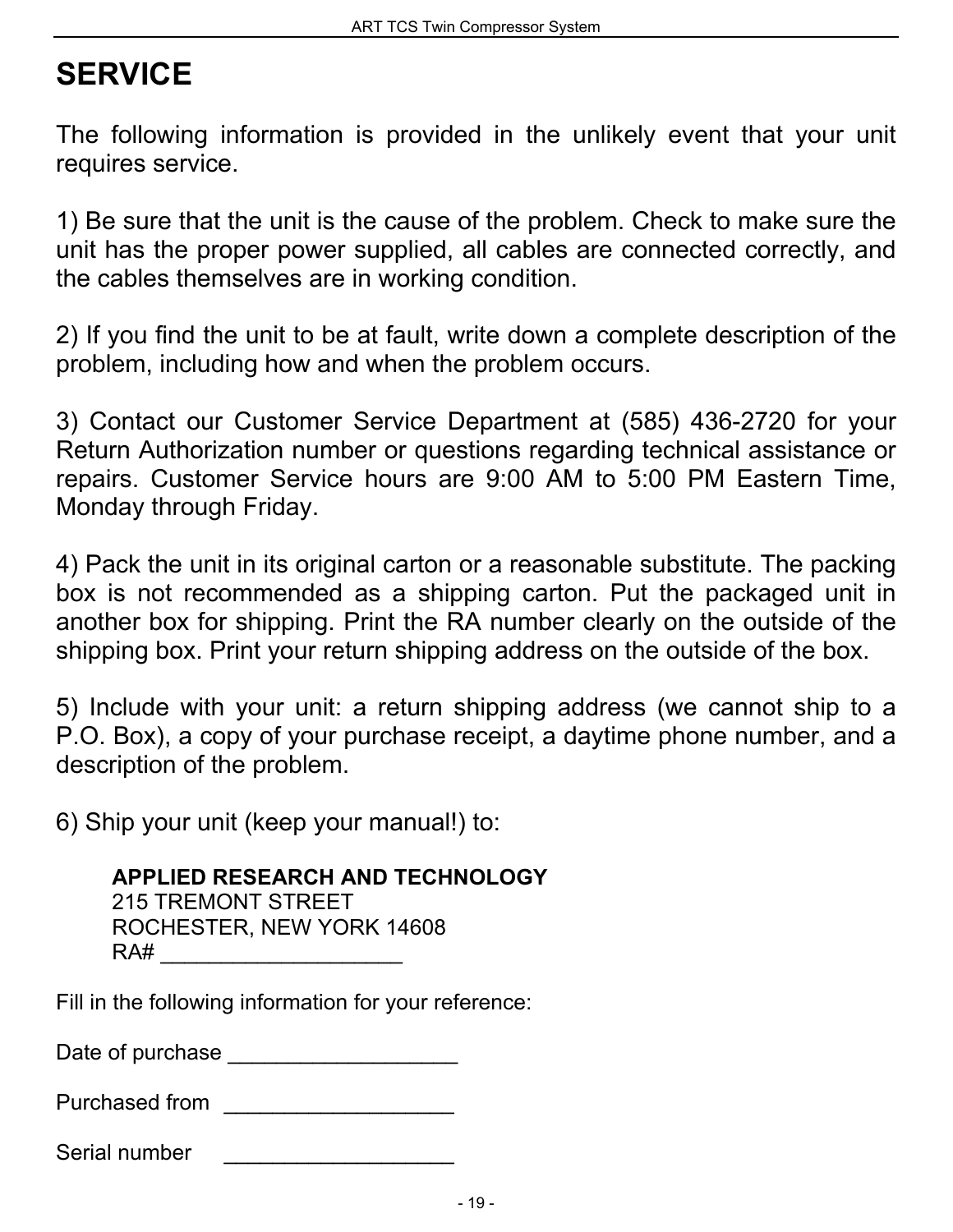## <span id="page-18-0"></span>**TCS™ SPECIFICATIONS**

Dimensions 1.75"H x 19"W x 7.5"D Weight 7.0 lbs. Analog Input Connections Front: 1/4 inch instrument (unbal) Rear: XLR, ¼ inch TRS (balanced) Analog Output Connections XLR, 1/4 inch TRS (balanced), Detector Loop Connections  $\frac{1}{4}$  inch TRS (Tip = Receive, Ring = Send) Analog Input Impedance XLR, ¼ inch line 10k Ohm Instrument Input 1M Ohm Analog Output Impedance XLR-300 ohms, 1/4" -150ohms<br>Maximum Input Level +20dBu (Rear), +14dBu (Fron +20dBu (Rear), +14dBu (Front ¼" instrument) Maximum Output Level  $+20$ dBu Frequency Response 10Hz to 150KHz, +1dB Dynamic Range  $>120dB$ Total Harmonic Distortion <0.01% typical @ 1kHz (tube out) Equivalent Input Noise (EIN) Rear XLR,  $\frac{1}{4}$ " line  $-97$  dBu typical Front Instrument  $\frac{1}{4}$ " -106 dBu typical Attack Time Opto 1ms to 100ms (normal), .1ms to 10ms (fast) VCA 1ms to 100ms (normal), .15ms to 15ms (fast) Release Time Opto .4sec to 15sec (normal), .1sec to 4sec (fast) VCA .16sec to 8sec (normal), 50ms to 2sec (fast) Slope Variable from 1:1 to > 10:1 Maximum Attenuation 25dB (Opto), 35dB (VCA), 60dB (Gate) Threshold Range -40db to +20db NR Threshold Range **Off to 0dB** Shelf Frequency Cutoffs 10Hz to 700Hz (Low), 1kHz to 20kHz (High) Tube Type 12AX7A, Dual Triode, Hand Selected Transformer Type Torodial Power Requirements USA – 110-125V AC / 50-60hz/ 16W export units configured for country of destination.

ART maintains a policy of constant product improvement. ART reserves the right to make changes in design or make additions to or improvements upon this product without any obligation to install same on products previously manufactured. Therefore, specifications are subject to change without notice.